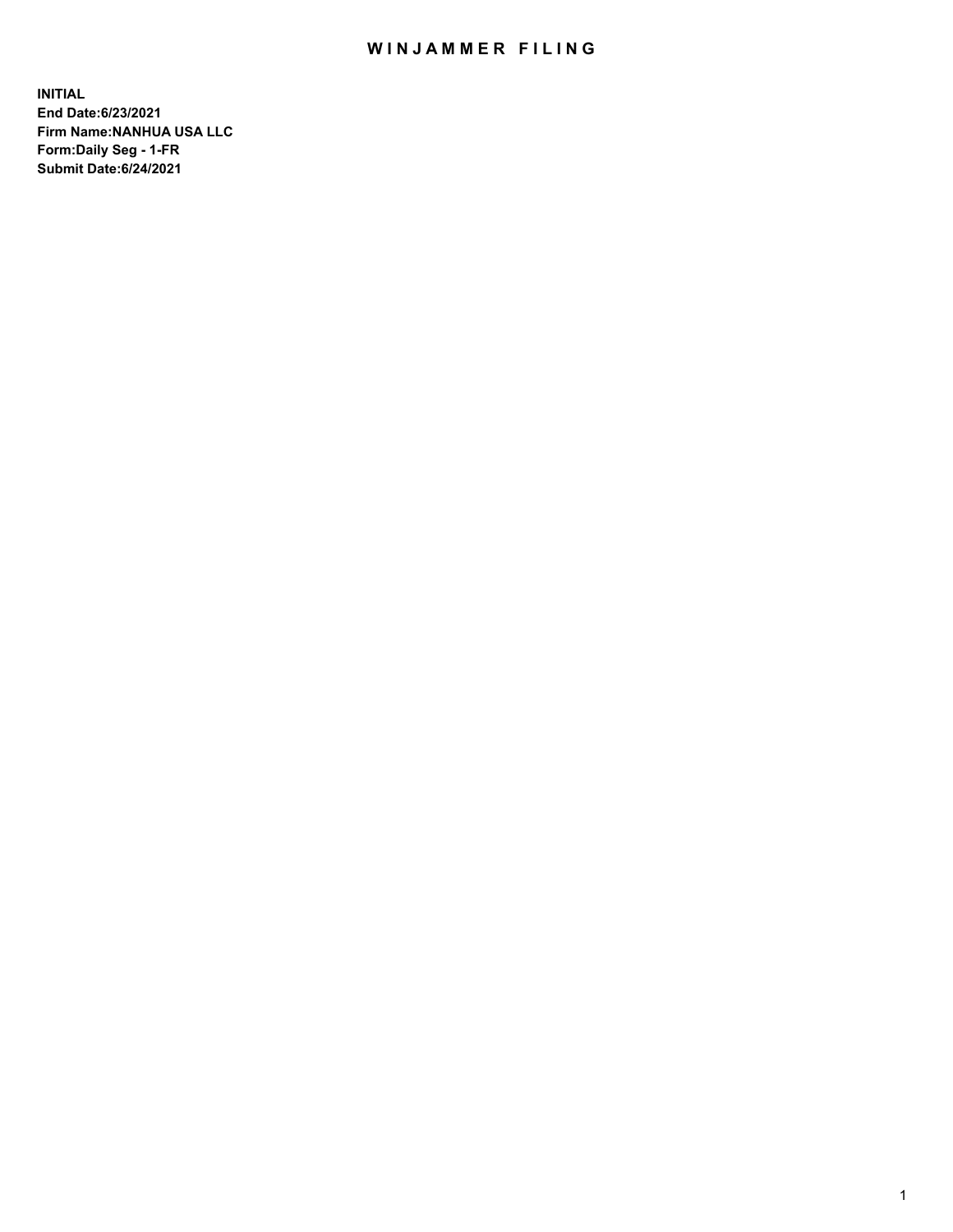## **INITIAL End Date:6/23/2021 Firm Name:NANHUA USA LLC Form:Daily Seg - 1-FR Submit Date:6/24/2021 Daily Segregation - Cover Page**

Name of Company **NANHUA USA LLC** [0010] Contact Name **Tracy Yuan** [0040] Contact Phone Number **+1 (312) 526-3930** [0060] Contact Email Address **tracy.yuan@nanhua-usa.com** [0065] FCM's Customer Segregated Funds Residual Interest Target (choose one): a. Minimum dollar amount: ; or **3,500,000** [8930] b. Minimum percentage of customer segregated funds required:% ; or **0** [8940] c. Dollar amount range between:and; or **0** [8950] **0** [8951] d. Percentage range of customer segregated funds required between:% and%. **0** [8960] **0** [8961] FCM's Customer Secured Amount Funds Residual Interest Target (choose one): a. Minimum dollar amount: ; or **100,000** [8970] b. Minimum percentage of customer secured funds required:% ; or **0** [8980] c. Dollar amount range between:and; or **0** [8990] **0** [8991] d. Percentage range of customer secured funds required between:% and%. **0** [9000] **0** [9001] FCM's Cleared Swaps Customer Collateral Residual Interest Target (choose one): a. Minimum dollar amount: ; or **0** [9010] b. Minimum percentage of cleared swaps customer collateral required:% ; or **0** [9020] c. Dollar amount range between:and; or **0** [9030] **0** [9031]

d. Percentage range of cleared swaps customer collateral required between:% and%. **0** [9040] **0** [9041]

Attach supporting documents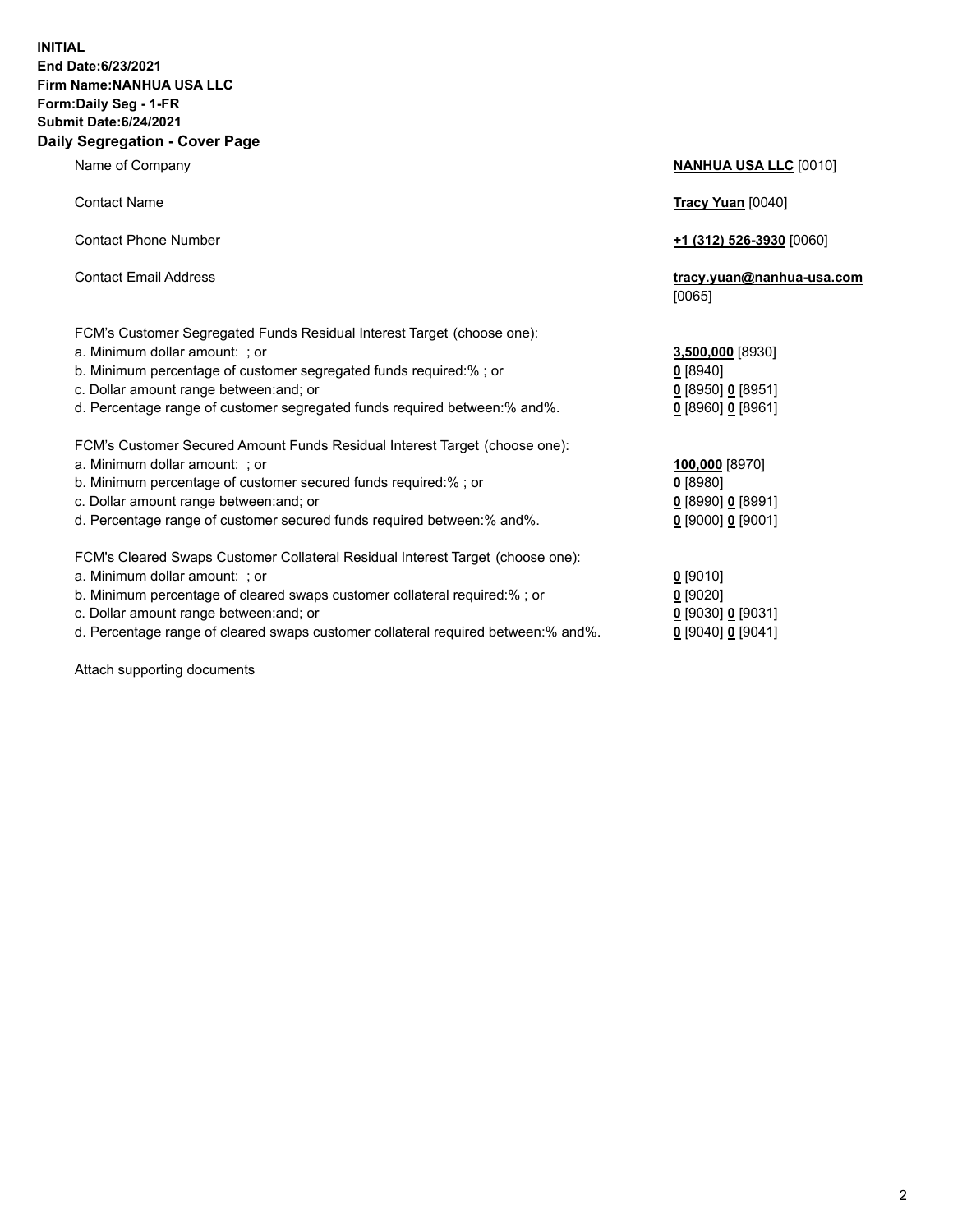## **INITIAL End Date:6/23/2021 Firm Name:NANHUA USA LLC Form:Daily Seg - 1-FR Submit Date:6/24/2021**

|     | <b>Daily Segregation - Secured Amounts</b>                                                         |                         |
|-----|----------------------------------------------------------------------------------------------------|-------------------------|
|     | Foreign Futures and Foreign Options Secured Amounts                                                |                         |
|     | Amount required to be set aside pursuant to law, rule or regulation of a foreign                   | $0$ [5605]              |
|     | government or a rule of a self-regulatory organization authorized thereunder                       |                         |
| 1.  | Net ledger balance - Foreign Futures and Foreign Option Trading - All Customers                    |                         |
|     | A. Cash                                                                                            | 59,210 [5615]           |
|     | B. Securities (at market)                                                                          | $0$ [5617]              |
| 2.  | Net unrealized profit (loss) in open futures contracts traded on a foreign board of trade          | $0$ [5625]              |
| 3.  | Exchange traded options                                                                            |                         |
|     | A. Market value of open option contracts purchased on a foreign board of trade                     | $Q$ [5635]              |
|     | B. Market value of open contracts granted (sold) on a foreign board of trade                       | $0$ [5637]              |
| 4.  | Net equity (deficit) (add lines 1. 2. and 3.)                                                      | <b>59,210</b> [5645]    |
| 5.  | Account liquidating to a deficit and account with a debit balances - gross amount                  | $0$ [5651]              |
|     | Less: amount offset by customer owned securities                                                   | $0$ [5652] $0$ [5654]   |
| 6   | Amount required to be set aside as the secured amount - Net Liquidating Equity                     | 59,210 [5655]           |
|     | Method (add lines 4 and 5)                                                                         |                         |
| 7.  | Greater of amount required to be set aside pursuant to foreign jurisdiction (above) or line        | 59,210 [5660]           |
|     | 6.                                                                                                 |                         |
|     | FUNDS DEPOSITED IN SEPARATE REGULATION 30.7 ACCOUNTS                                               |                         |
| 1.  | Cash in Banks                                                                                      |                         |
|     | A. Banks located in the United States                                                              | 412,109 [5700]          |
|     | B. Other banks qualified under Regulation 30.7                                                     | 0 [5720] 412,109 [5730] |
| 2.  | Securities                                                                                         |                         |
|     | A. In safekeeping with banks located in the United States                                          | $0$ [5740]              |
|     | B. In safekeeping with other banks qualified under Regulation 30.7                                 | 0 [5760] 0 [5770]       |
| 3.  | Equities with registered futures commission merchants                                              |                         |
|     | A. Cash                                                                                            | $0$ [5780]              |
|     | <b>B.</b> Securities                                                                               | $0$ [5790]              |
|     | C. Unrealized gain (loss) on open futures contracts                                                | $0$ [5800]              |
|     | D. Value of long option contracts                                                                  | $0$ [5810]              |
|     | E. Value of short option contracts                                                                 | 0 [5815] 0 [5820]       |
| 4.  | Amounts held by clearing organizations of foreign boards of trade                                  |                         |
|     | A. Cash                                                                                            | $0$ [5840]              |
|     | <b>B.</b> Securities                                                                               | $0$ [5850]              |
|     | C. Amount due to (from) clearing organization - daily variation                                    | $0$ [5860]              |
|     | D. Value of long option contracts                                                                  | $0$ [5870]              |
|     | E. Value of short option contracts                                                                 | 0 [5875] 0 [5880]       |
| 5.  | Amounts held by member of foreign boards of trade                                                  |                         |
|     | A. Cash                                                                                            | 29 [5900]               |
|     | <b>B.</b> Securities                                                                               | $0$ [5910]              |
|     | C. Unrealized gain (loss) on open futures contracts                                                | $0$ [5920]              |
|     | D. Value of long option contracts                                                                  | $0$ [5930]              |
| 6.  | E. Value of short option contracts                                                                 | 0 [5935] 29 [5940]      |
| 7.  | Amounts with other depositories designated by a foreign board of trade<br>Segregated funds on hand | $0$ [5960]              |
| 8.  | Total funds in separate section 30.7 accounts                                                      | $0$ [5965]              |
| 9.  | Excess (deficiency) Set Aside for Secured Amount (subtract line 7 Secured Statement                | 412,138 [5970]          |
|     | Page 1 from Line 8)                                                                                | 352,928 [5680]          |
| 10. | Management Target Amount for Excess funds in separate section 30.7 accounts                        | 100,000 [5980]          |
| 11. | Excess (deficiency) funds in separate 30.7 accounts over (under) Management Target                 | 252,928 [5985]          |
|     |                                                                                                    |                         |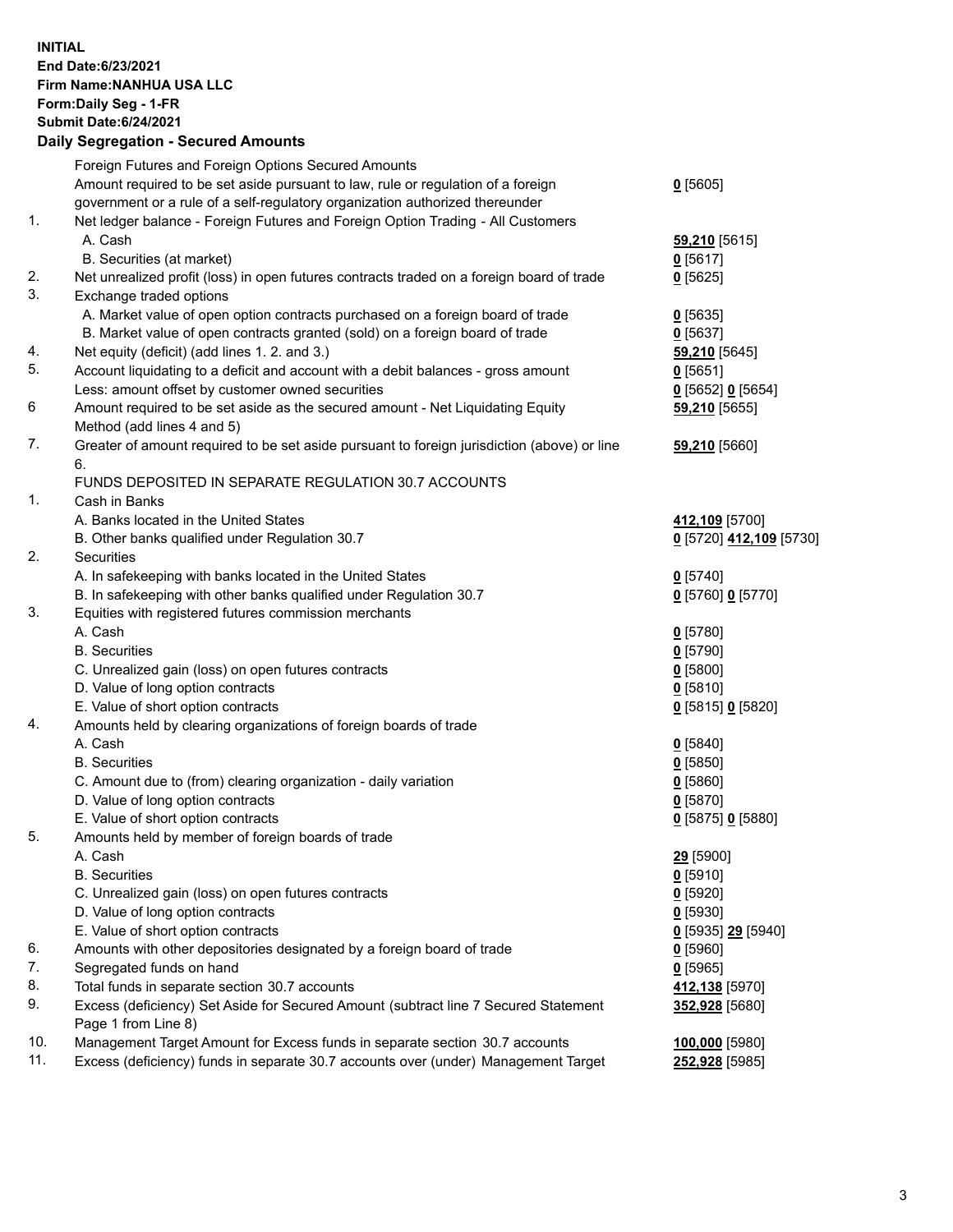| <b>INITIAL</b><br>End Date: 6/23/2021<br>Firm Name: NANHUA USA LLC<br>Form: Daily Seg - 1-FR<br><b>Submit Date:6/24/2021</b><br>Daily Segregation - Segregation Statement |                                                                                      |                    |  |  |
|---------------------------------------------------------------------------------------------------------------------------------------------------------------------------|--------------------------------------------------------------------------------------|--------------------|--|--|
|                                                                                                                                                                           | SEGREGATION REQUIREMENTS (Section 4d(2) of the CEAct)                                |                    |  |  |
| 1.                                                                                                                                                                        | Net ledger balance                                                                   |                    |  |  |
|                                                                                                                                                                           | A. Cash                                                                              | 177,521,000 [5000] |  |  |
|                                                                                                                                                                           | B. Securities (at market)                                                            | $0$ [5010]         |  |  |
| 2.                                                                                                                                                                        | Net unrealized profit (loss) in open futures contracts traded on a contract market   | 11,068,725 [5020]  |  |  |
| 3.                                                                                                                                                                        | Exchange traded options                                                              |                    |  |  |
|                                                                                                                                                                           | A. Market value of open option contracts purchased on a contract market              | 128,296 [5030]     |  |  |
|                                                                                                                                                                           | B. Market value of open option contracts granted (sold) on a contract market         | -655,408 [5040]    |  |  |
| 4.                                                                                                                                                                        | Net Equity (deficit) (add lines 1, 2, and 3)                                         | 188,062,613 [5050] |  |  |
| 5.                                                                                                                                                                        | Accounts liquidating to a deficit and accounts with                                  |                    |  |  |
|                                                                                                                                                                           | debit balances - gross amount                                                        | $0$ [5060]         |  |  |
| 6.                                                                                                                                                                        | Less: amount offset by customer owned securities                                     | 0 [5070] 0 [5080]  |  |  |
|                                                                                                                                                                           | Amount required to be segregated (add lines 4 and 5)<br>FUNDS IN SEGREGATED ACCOUNTS | 188,062,613 [5090] |  |  |
| 7.                                                                                                                                                                        | Deposited in segregated funds bank accounts                                          |                    |  |  |
|                                                                                                                                                                           | A. Cash                                                                              | 37,397,193 [5100]  |  |  |
|                                                                                                                                                                           | B. Securities representing investment of customers' funds (at market)                | $0$ [5110]         |  |  |
|                                                                                                                                                                           | C. Securities held for particular customers or option customers in lieu of cash (at  | $0$ [5120]         |  |  |
|                                                                                                                                                                           | market)                                                                              |                    |  |  |
| 8.                                                                                                                                                                        | Margins on deposit with derivatives clearing organizations of contract markets       |                    |  |  |
|                                                                                                                                                                           | A. Cash                                                                              | 161,001,657 [5130] |  |  |
|                                                                                                                                                                           | B. Securities representing investment of customers' funds (at market)                | $0$ [5140]         |  |  |
|                                                                                                                                                                           | C. Securities held for particular customers or option customers in lieu of cash (at  | $0$ [5150]         |  |  |
|                                                                                                                                                                           | market)                                                                              |                    |  |  |
| 9.                                                                                                                                                                        | Net settlement from (to) derivatives clearing organizations of contract markets      | 2,058,562 [5160]   |  |  |
| 10.                                                                                                                                                                       | Exchange traded options                                                              |                    |  |  |
|                                                                                                                                                                           | A. Value of open long option contracts                                               | 128,296 [5170]     |  |  |
|                                                                                                                                                                           | B. Value of open short option contracts                                              | -655,408 [5180]    |  |  |
| 11.                                                                                                                                                                       | Net equities with other FCMs                                                         |                    |  |  |
|                                                                                                                                                                           | A. Net liquidating equity                                                            | $0$ [5190]         |  |  |
|                                                                                                                                                                           | B. Securities representing investment of customers' funds (at market)                | $0$ [5200]         |  |  |
|                                                                                                                                                                           | C. Securities held for particular customers or option customers in lieu of cash (at  | $0$ [5210]         |  |  |
|                                                                                                                                                                           | market)                                                                              |                    |  |  |
| 12.                                                                                                                                                                       | Segregated funds on hand                                                             | $0$ [5215]         |  |  |
| 13.                                                                                                                                                                       | Total amount in segregation (add lines 7 through 12)                                 | 199,930,300 [5220] |  |  |
| 14.                                                                                                                                                                       | Excess (deficiency) funds in segregation (subtract line 6 from line 13)              | 11,867,687 [5230]  |  |  |
| 15.                                                                                                                                                                       | Management Target Amount for Excess funds in segregation                             | 3,500,000 [5240]   |  |  |
| 16.                                                                                                                                                                       | Excess (deficiency) funds in segregation over (under) Management Target Amount       | 8,367,687 [5250]   |  |  |
|                                                                                                                                                                           | <b>Excess</b>                                                                        |                    |  |  |